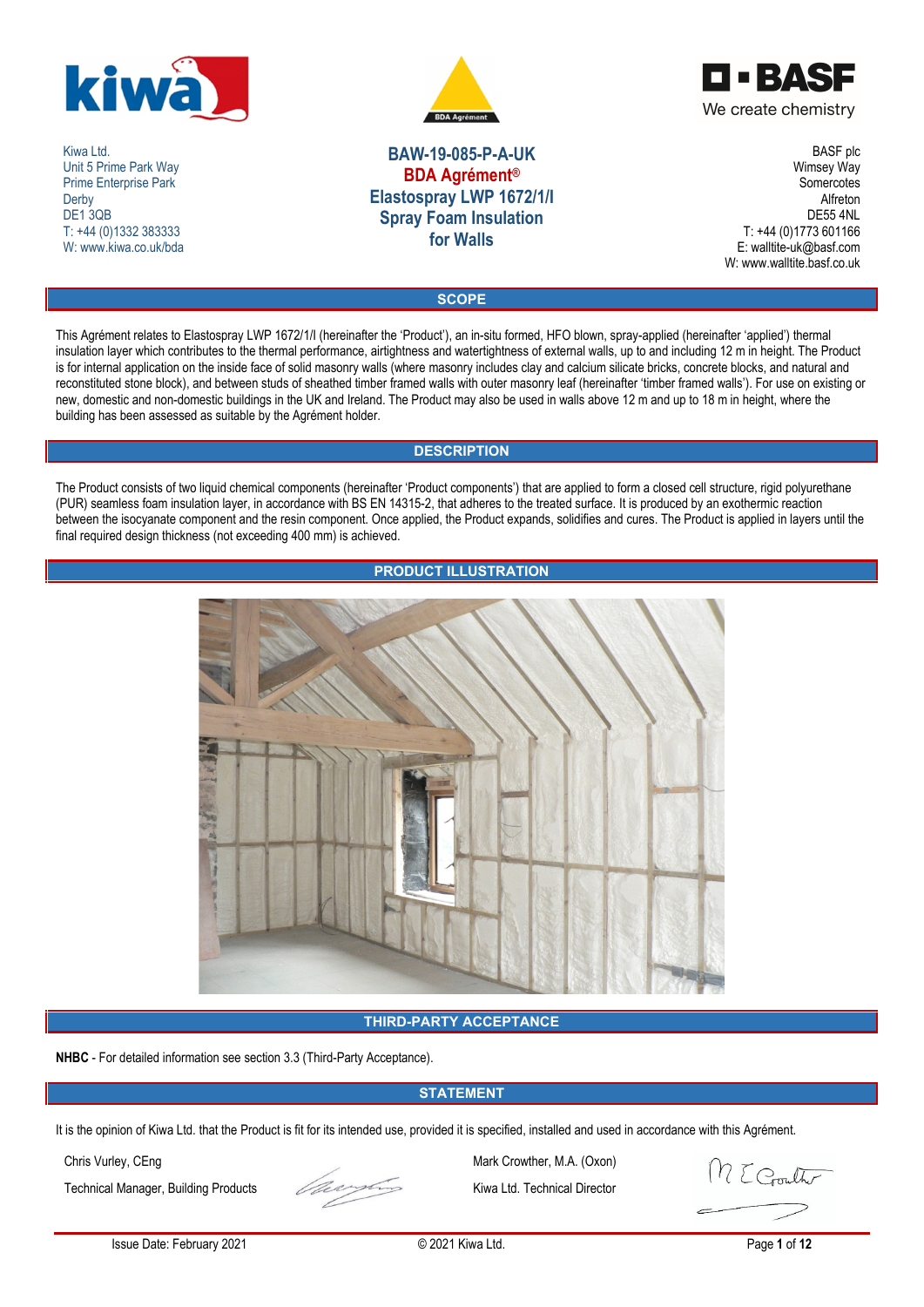## **SUMMARY OF AGRÉMENT**

This document provides independent information to specifiers, building control personnel, contractors, installers and other construction industry professionals considering the fitness for the intended use of the Product. This Agrément covers the following:

- Conditions of use;
- Initial Factory Production Control, Quality Management System and the Annual Verification procedure;
- Points of attention for the Specifier and examples of details;
- Installation;
- Independently assessed Product characteristics and other information;
- Compliance with national Building Regulations, other regulatory requirements and Third-Party Acceptance;
- Sources, including codes of practice, test and calculation reports.

## **MAJOR POINTS OF ASSESSMENT**

**Thermal performance** - the Product improves the thermal performance of walls and has a declared aged thermal conductivity  $(\lambda_D)$  of 0.025 - 0.027 W/mK\* depending on application thickness (see section 2.1.10).

**Moisture control** - the Product (see section 2.1.11):

- has a high-volume closed cell percentage;
- has adequate water vapour transmission resistance;
- can contribute to limiting the risk of interstitial and surface condensation;
- has adequate resistance to water penetration.

**Fire performance** - the Product is classified as European Classification E\* (combustible), in accordance with BS EN 13501-1 (see section 2.1.12).

**Durability** - the Product will have a service life equivalent to that of the wall structure in which it is incorporated (see section 2.1.8).

**CE marking** - the Agrément holder has taken responsibility for CE marking the Product in accordance with all relevant harmonised European Product Standards. An asterisk (\*) appearing in this Agrément indicates that data shown is given in the Product manufacturer's Declaration of Performance (DoP).

## **CONTENTS**

#### **Chapter 1 - General considerations**

- 1.1 Conditions of use
- 1.2 Initial Factory Production Control (FPC)
- 1.3 Quality Management System (QMS)
- 1.4 Annual verification procedure continuous surveillance

## **Chapter 2 - Technical assessment**

- 2.1 Points of attention to the Specifier
- 2.2 Examples of details
- 2.3 Installation
- 2.4 Independently assessed Product characteristics
- 2.5 Ancillary items

### **Chapter 3 - CDM, national Building Regulations and Third-Party Acceptance**

- 3.1 The Construction (Design and Management) Regulations 2015 and The Construction (Design and Management) Regulations (Northern Ireland) 2016 3.2 - National Building Regulations
- 3.3 Third-Party Acceptance
- **Chapter 4 - Sources**
- **Chapter 5 - Amendment history**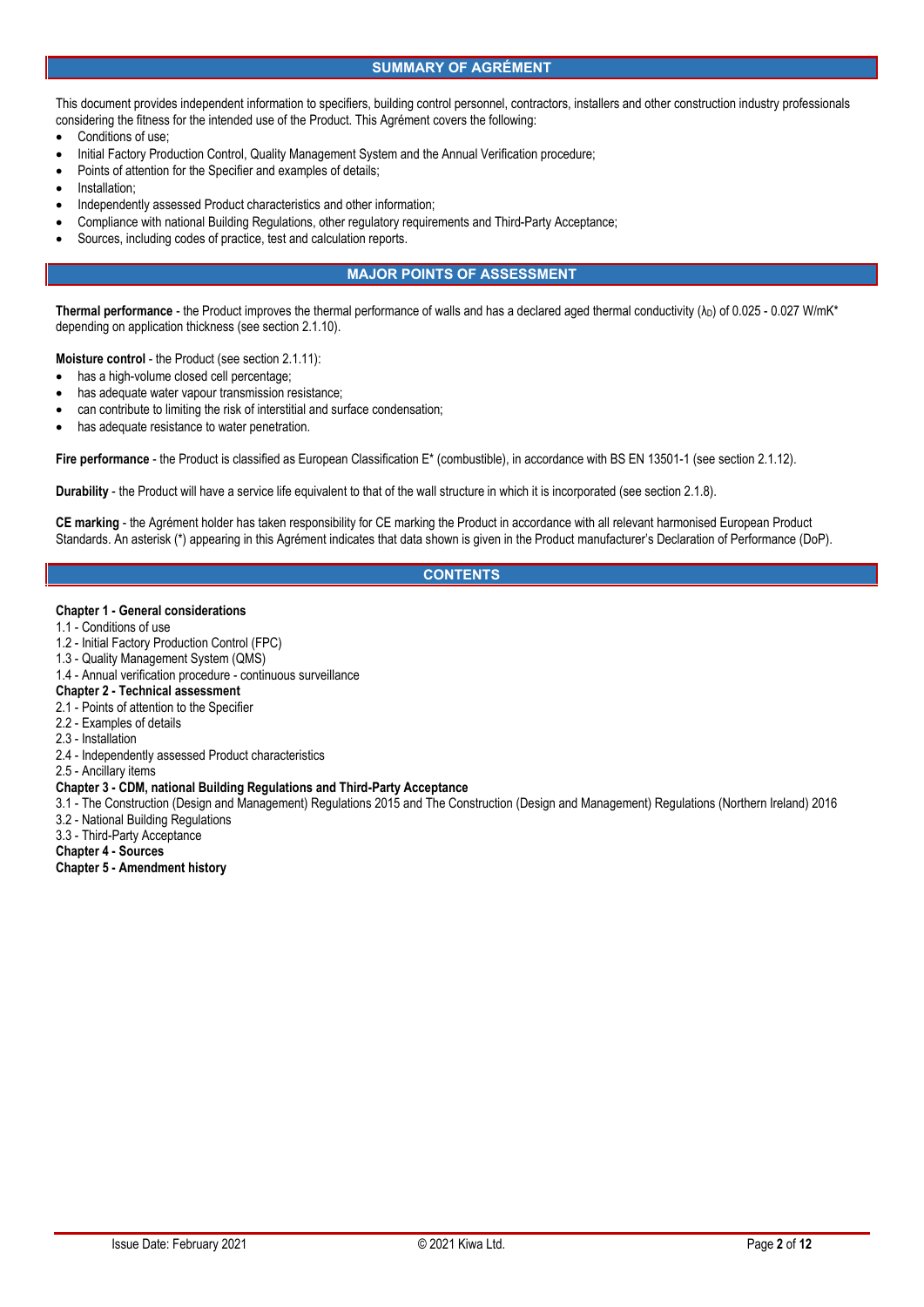### **1.1 - CONDITIONS OF USE**

## **1.1.1 Design considerations**

See section 2.1.

### **1.1.2 Application**

The assessment of the Product relates to its use in accordance with this Agrément and the Agrément holder's requirements.

#### **1.1.3 Assessment**

Kiwa Ltd. has assessed the Product in combination with its relevant DoPs, test reports, technical literature and factory and site visits. Also, the NHBC Standards have been taken into consideration. Factory Production Control has been assessed.

#### **1.1.4 Installation supervision**

The quality of installation and workmanship must be controlled by a competent person who shall be an employee of the installation company.

The Product shall be installed strictly in accordance with this Agrément and with the Agrément holder's requirements.

### **1.1.5 Geographical scope**

The validity of this document is limited to England, Wales, Scotland, Northern Ireland and Ireland, with due regard to chapter 3 of this Agrément (CDM, national Building Regulations and Third-Party Acceptance).

### **1.1.6 Validity**

The purpose of this BDA Agrément® is to provide for well-founded confidence to apply the Product within the Scope described. The validity of this Agrément is three years after the issue date, and as published on www.kiwa.co.uk/bda. After this, the validity of the Agrément can be extended every three years after a positive review.

## **1.2 - INITIAL FACTORY PRODUCTION CONTROL (FPC)**

- Kiwa Ltd. has determined that the Agrément holder has fulfilled all provisions of the specifications described in this Agrément in respect of the Product.
- The initial FPC audit demonstrated that the Agrément holder has a satisfactory Quality Management System (QMS) and is committed to continuously improving their FPC operations.
- A detailed Production Quality Specification (PQS) has been compiled to ensure traceability and compliance under the terms of this Agrément.

## **1.3 - QUALITY MANAGEMENT SYSTEM (QMS)**

- The Agrément holder:
	- o has an effective and well maintained QMS in operation which covers the necessary clauses required for BDA Agrément®.<br>○ is committed to continually improving their FPC. QMS and associated procedures.
	-
- is committed to continually improving their FPC, QMS and associated procedures.<br>Document control and production line procedures were deemed satisfactory, with sufficient evidence provided in support of BDA Agrément® req

## **1.4 - ANNUAL VERIFICATION PROCEDURE - CONTINUOUS SURVEILLANCE**

To demonstrate that the FPC is in conformity with the requirements of the technical specification described in this Agrément, the continuous surveillance, assessment and approval of the FPC will be done at a frequency of not less than once per year by Kiwa Ltd.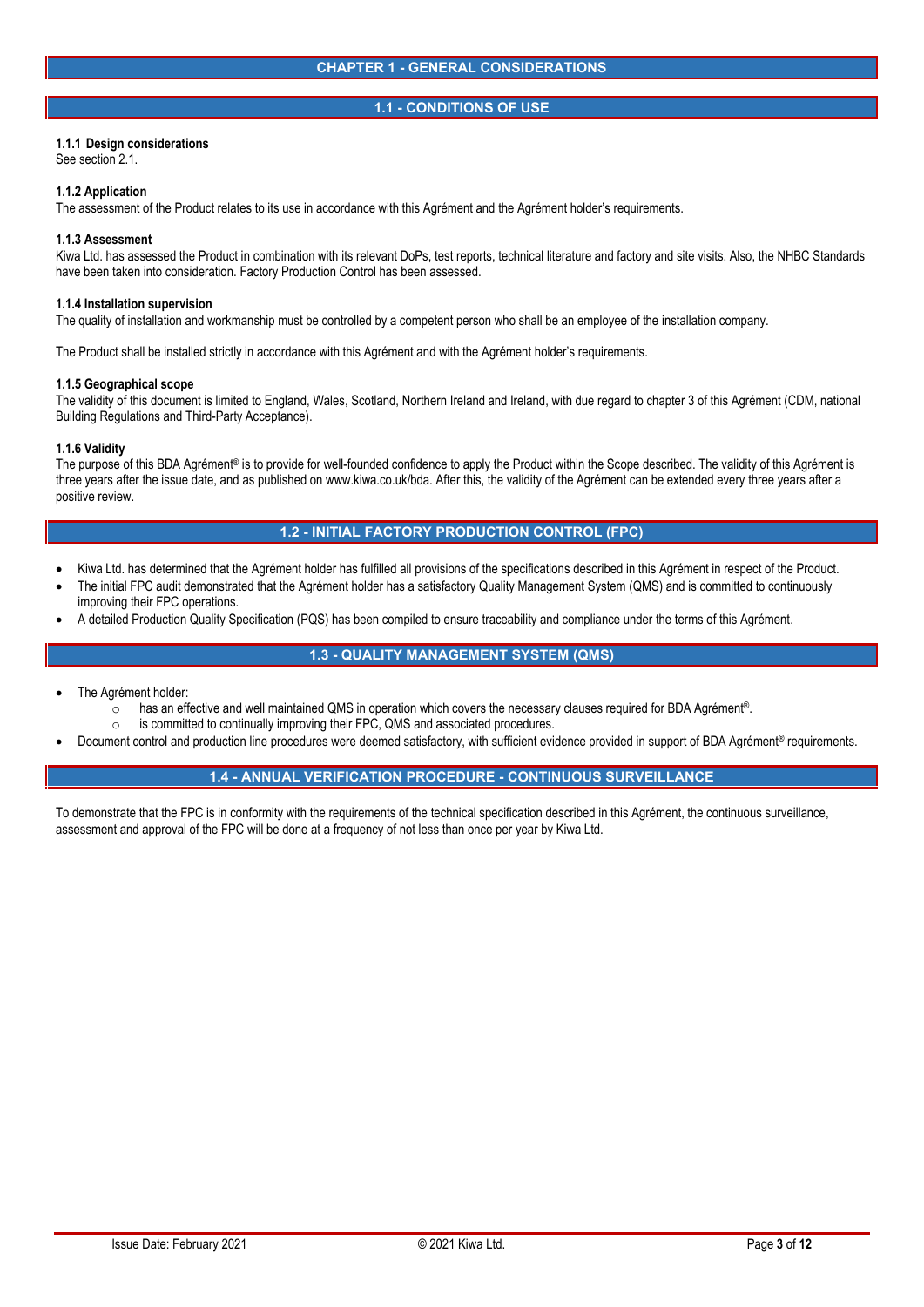## **2.1 - POINTS OF ATTENTION TO THE SPECIFIER**

### **2.1.1 Design responsibility**

The Agrément holder reviews all designs submitted and offers design advice and guidance to ensure a compliant final project specific design.

### **2.1.2 Applied building physics (heat, air, moisture)**

The physical behaviour of walls incorporating the Product shall be verified as suitable by a competent specialist, who can be either a qualified employee of the Agrément holder or a qualified consultant. The Specialist will check the physical behaviour of the external wall design and if necessary can offer advice in respect of improvements to achieve the final specification. It is recommended that the Specialist co-operates closely with the Agrément holder.

#### **2.1.3 General design considerations**

The Product can:

- insulate surfaces in restricted areas which are typically hard to treat;
- upgrade walls with existing insulation between studs to meet current thermal transmittance (hereinafter 'U-value') requirements;
- be left exposed in non-habitable room spaces or be covered with plasterboard lining in habitable rooms where there is adequate ventilation.

Walls incorporating the Product can adequately limit the risk of interstitial and surface condensation when designed in accordance with BS 5250 Annex G and BRE Report 262. Room spaces should be ventilated in accordance with BS 5250 Annex K. Care should be taken to provide adequate trickle ventilation, particularly in rooms expected to experience high humidity, and to ensure the integrity of any vapour control layer (hereinafter 'VCL') (where installed) and plasterboard lining against vapour ingress.

There shall be a minimum nominal cavity width of 50 mm between the outer masonry leaf and inner timber framed leaf.

Timber framed walls shall incorporate cavity barriers at edges, around openings, penetrations, at junctions with roof or floor cavities and in extensive cavities with fire-resisting elements in accordance with the relevant provisions of the national Building Regulations.

Ventilation openings should be arranged to prevent the ingress of rain, snow, birds and small animals, and the risk of blockage by other building operations.

Care is needed for design detailing of joints at windows, doors and around flue pipe openings and should be in accordance with BS 6093.

The Product shall not be applied over junctions with roofs required to provide a minimum period of fire resistance. Care shall be taken to ensure continuity of fire resistance at junctions with fire-resisting elements, in accordance with the national Building Regulations.

In habitable room spaces, the Product shall be covered by a plasterboard lining fixed to studs or battens and with all joints taped, sealed and supported by studs, noggins or battens to give a minimum 30-minute fire rating.

The Product shall be separated by 200 mm from any heat-emitting devices and any potential source of ignition, where the temperature is in excess of 70 °C.

Do not apply the Product over electrical cables, recessed lighting, existing vents or ventilation gaps. Consider rerouting, re-laying in conduit or trunking, or derating electrical cables. Replace existing recessed lighting with ventilated fittings which incorporate a protective fire hood (see section 2.3.4).

The Product is a closed cell foam which is inert once cured and is therefore chemically inactive. The Product will not react with metals typically used in construction elements.

The Product must not be applied to a VCL.

#### **Retrofit design considerations**

Existing walls shall be in a good state of repair with no signs of rain penetration or damp. Any necessary repairs shall be carried out prior to installation.

#### **New build design considerations**

New walls shall be designed and constructed in accordance with the national Building Regulations, for the site exposure zone and wind-driven rain index in accordance with BS 8104, to prevent moisture ingress and air infiltration.

#### **2.1.4 Project specific design considerations**

Prior to the application of the Product, an inspection must be carried out. The primary requirement of the pre-installation survey is to determine the following:

- the external condition of a wall, gutters, chimney stack, flashings etc.;
- that there is no existing rain ingress and there are no signs of damp, staining or condensation on the external face of sheathing boards;
- that there are no signs of damp, staining or condensation on the internal face of a solid masonry wall in accordance with BS 6576;
- existing walls are structurally sound;
- the type and condition of timber studs and any openings;
- the type and condition of sheathing boards and any breather membrane present;
- stud void ventilation requirements:
- room space ventilation requirements;
- areas not to be treated.

### **2.1.5 Permitted applications**

Only applications designed according to the specifications as given in this Agrément are allowed under this Agrément. In each case the Specifier will have to co operate closely with the Agrément holder.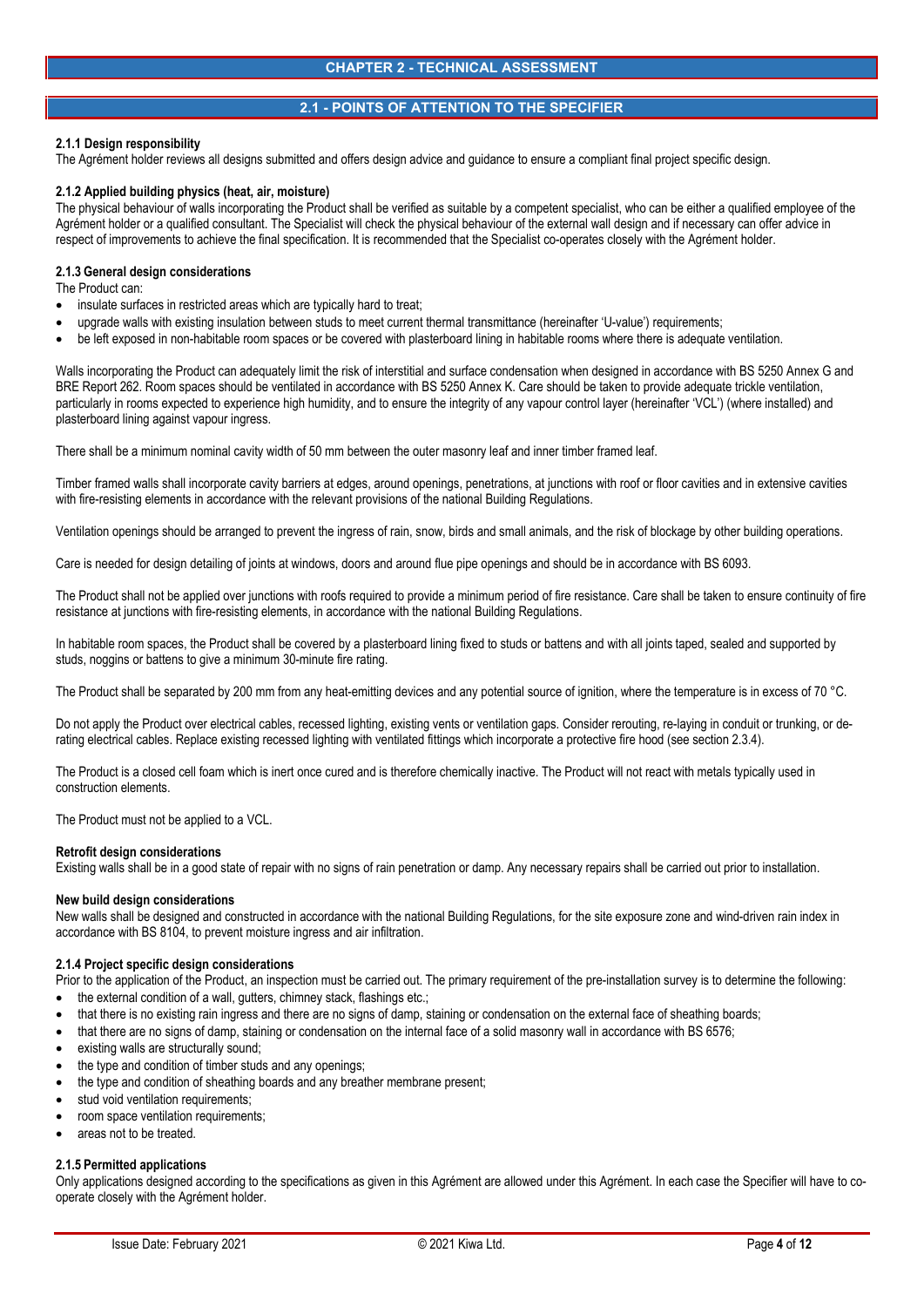## **2.1.6 Installer competence level**

The Product shall be installed strictly in accordance with the instructions of the Agrément holder and the requirements of this Agrément.

Installation shall be by employees trained and approved by the Agrément holder under the BASF Foam Masters Scheme.

### **2.1.7 Delivery, storage and site handling**

The Product components are delivered to site in suitable containers, that bear the Product component name, the Agrément holder's name and the BDA Agrément® logo incorporating the number of this Agrément.

Store the Product components in accordance with the Agrément holder's requirements. Particular care must be taken to:

- avoid exposure to direct sunlight for extended periods of time;
- avoid exposure to high or low temperatures for extended periods of time;
- store in a well-ventilated covered area to protect from rain, frost and humidity;
- store away from possible ignition sources.

#### The Product components:

- are sensitive to humidity and shall be stored in sealed drums or hermetically sealed tanks to protect from moisture;
- shall be stored between 10 ºC and 25 ºC.

The isocyanate component is classified as 'harmful' under The Chemicals (Hazard Information and Packaging for Supply) Regulations 2009 (CHIP 4); drums containing the isocyanate component bear the appropriate hazard warning signs. Ventilate and vacate the installed space for 24 hours subsequent to installation to prevent the inhalation of isocyanate vapour. When cured, the Product is non-hazardous.

### **2.1.8 Durability**

The Product will have a service life durability equivalent to that of the structure into which it is incorporated.

The Product is inert once cured and is therefore chemically inactive. The Product does not encourage corrosion on metals. No corrosive substances are released from the cured Product.

### **2.1.9 Maintenance and repair**

Once installed, the Product does not require regular maintenance provided the weathertightness of the wall is maintained. Damaged or poorly applied Product shall be removed from the affected area using a handsaw. New Product should then be applied. For advice in respect of repair, consult the Agrément holder.

### **Performance factors in relation to the Major Points of Assessment**

### **2.1.10 Thermal performance**

### **Thermal conductivity**

The Product offers high thermal resistance relative to its installed thickness, in accordance with BS EN 12667.

For the purpose of U-value calculations and to determine if the requirements of the national Building Regulations are met, the thermal resistance and U-value of walls incorporating the Product should be calculated according to BS EN ISO 10211 (taking into consideration BS EN ISO 6946, BS EN ISO 10456 and BRE Report 443), using the Product's declared thermal conductivity  $(\lambda_D)$ . Design and declared thermal values can be found in BS EN ISO 10456.

The Product can be used to upgrade walls that already have insulation in place, to meet current U-value requirements.

The maximum thickness of the Product should not exceed 400 mm. For improved thermal/carbon emissions performance, increased insulation thickness may be required.

Account should be taken of standardised junction details in the Government Accredited Construction Details for Part L, England and Wales, Accredited Construction Details for Scotland, and energy efficiency measures in PAS 2030 and PAS 2035.

The requirement for limiting heat loss through the building fabric, including the effect of thermal bridging, can be satisfied if the U-value of a wall incorporating an appropriate thickness of the Product does not exceed the maximum U-value requirement in the national Building Regulations.

### **Thermal bridging at junctions and around openings**

Care must be taken in the overall design and construction of junctions with other elements and openings to minimise thermal bridges and air infiltration.

Guidance on linear thermal transmittance, heat flows and surface temperature factors can be found in the documents supporting the national Building Regulations and BS EN ISO 10211, BRE Information Paper 1/06, BRE Report 262, BRE Report 497 and PAS 2030.

The applied Product forms a solid, seamless, airtight insulating foam layer without joints or gaps, reducing thermal bridges.

## **2.1.11 Moisture control**

### **Cell structure**

The Product has a high-volume closed cell percentage (90 %), in accordance with BS EN ISO 4590.

#### **Water vapour transmission resistance**

The Product has a low level of water vapour permeability (high water vapour resistance), in accordance with BS EN 12086 Method A.

#### **Condensation risk**

Walls incorporating the Product can adequately limit the risk of interstitial and surface condensation when designed in accordance with BS 5250 Annex G and BRE Report 262. Room spaces should be ventilated in accordance with BS 5250 Annex K. Care should be taken to provide adequate trickle ventilation, particularly in rooms expected to experience high humidity, and to ensure the integrity of VCL (where installed) and plasterboard lining against vapour ingress.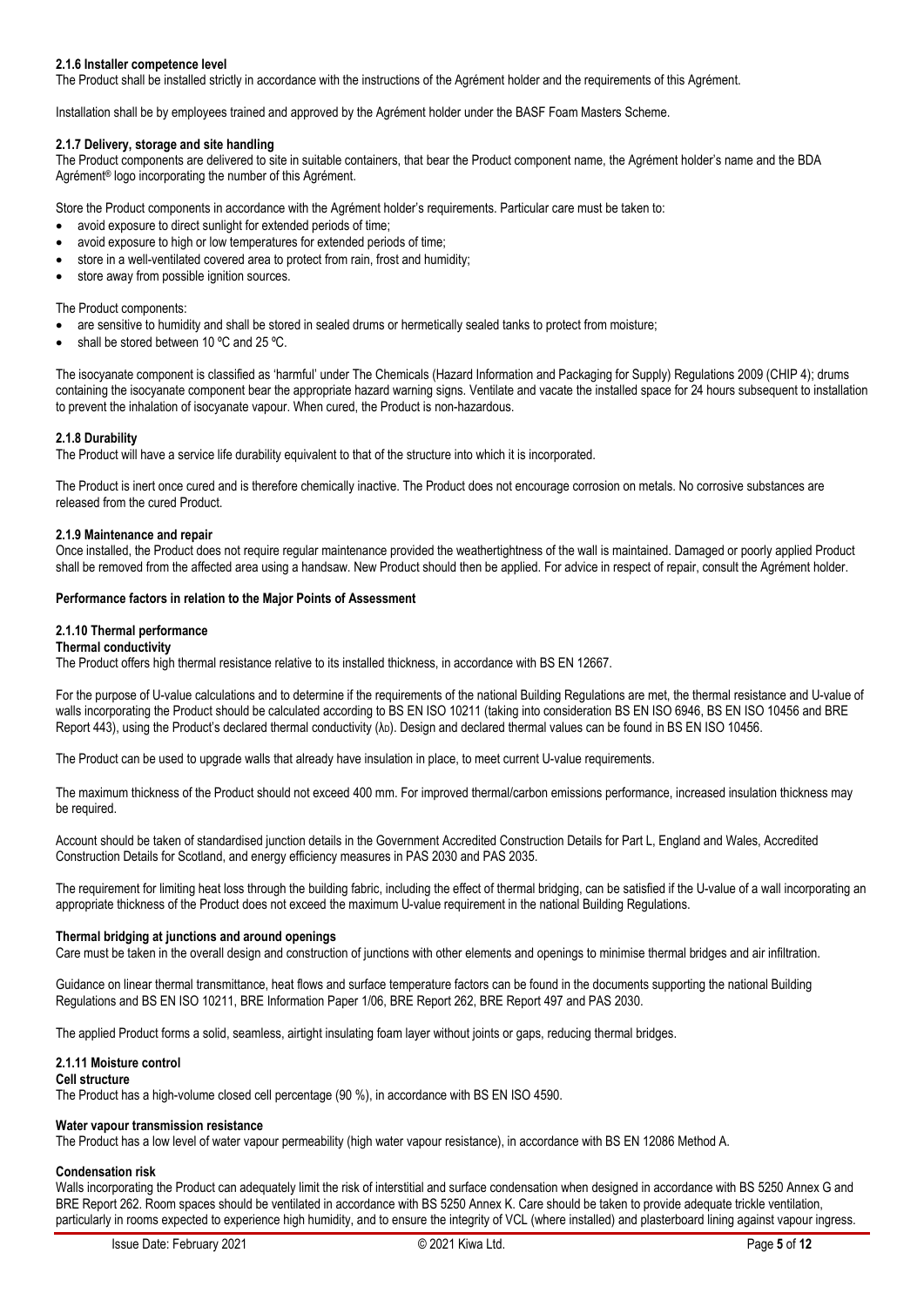On new buildings where NHBC Technical Standards apply, a VCL is required as defined in NHBC Standards Chapter 6.2 and BS 5250 Annex G.

A Condensation Risk Analysis can be carried out by the Agrément holder on a project-specific basis, in accordance with BS 5250 Annex D and BS EN ISO 13788.

### **Water permeability**

The closed cell structure means the Product is water resistant and has adequate watertightness, in accordance with BS EN 1928 and EOTA TR 003, to prevent water infiltration into a building.

Any rainwater ingress through the outer masonry will drain down the partially ventilated cavity and evaporate. A breather membrane protects timber framed walls from moisture and allows vapour from within the frame to pass into the cavity.

### **Resistance to precipitation including wind-driven rain penetration**

The Product has adequate resistance to driving rain in accordance with BS EN 12865, procedure A.

### **2.1.12 Fire performance**

The Product is classified as European Classification E\* (combustible), in accordance with BS EN 13501-1.

The Product must be:

- protected from naked flames and other ignition sources during and after application;
- suitably separated from any potential source of ignition.

The exposed Product has the potential to contribute to the development stages of a fire.

Timber framed walls must incorporate cavity barriers at edges, around openings, penetrations, at junctions with roof or floor cavities and in extensive cavities with fire-resisting elements, in accordance with the relevant provisions of the national Building Regulations.

The use of the Product should not affect the external fire exposure classification when evaluated by assessment or test to BS 476-21.

The Product shall be separated by 200 mm from any heat-emitting devices and any potential source of ignition, where the temperature is in excess of 70 °C.

#### **Proximity of flues and appliances**

The installed Product shall be separated or shielded from any heat-emitting devices, recessed lighting, flue pipes or chimneys and any potential source of ignition where the temperature is in excess of 70 °C, by non-combustible insulation, in accordance with the provisions of the national Building Regulations.

## **2.2 - EXAMPLES OF DETAILS**

**Diagram 1** - Internal thermal insulation on the inner face of the exterior masonry wall and a lightweight or solid facing wall

**Diagram 2** - Internal thermal insulation between studwork of timber frame wall construction and ventilated outer skin





**2.3 - INSTALLATION**

### **2.3.1 Installer competence level** See section 2.1.6.

## **2.3.2 Delivery, storage and site handling**

See section 2.1.7

### **2.3.3 General**

Installation of the Product shall be carried out in accordance with BS 8000-0 and BS EN 14315-2.

During application, prohibit contact with naked flames and sources of ignition.

Do not weld or cut metal which is in contact with the Product. If it is necessary to weld metal elements, this shall be done before applying the Product.

A VCL may not always be required such as when the Product is installed between studs in a non-habitable room space.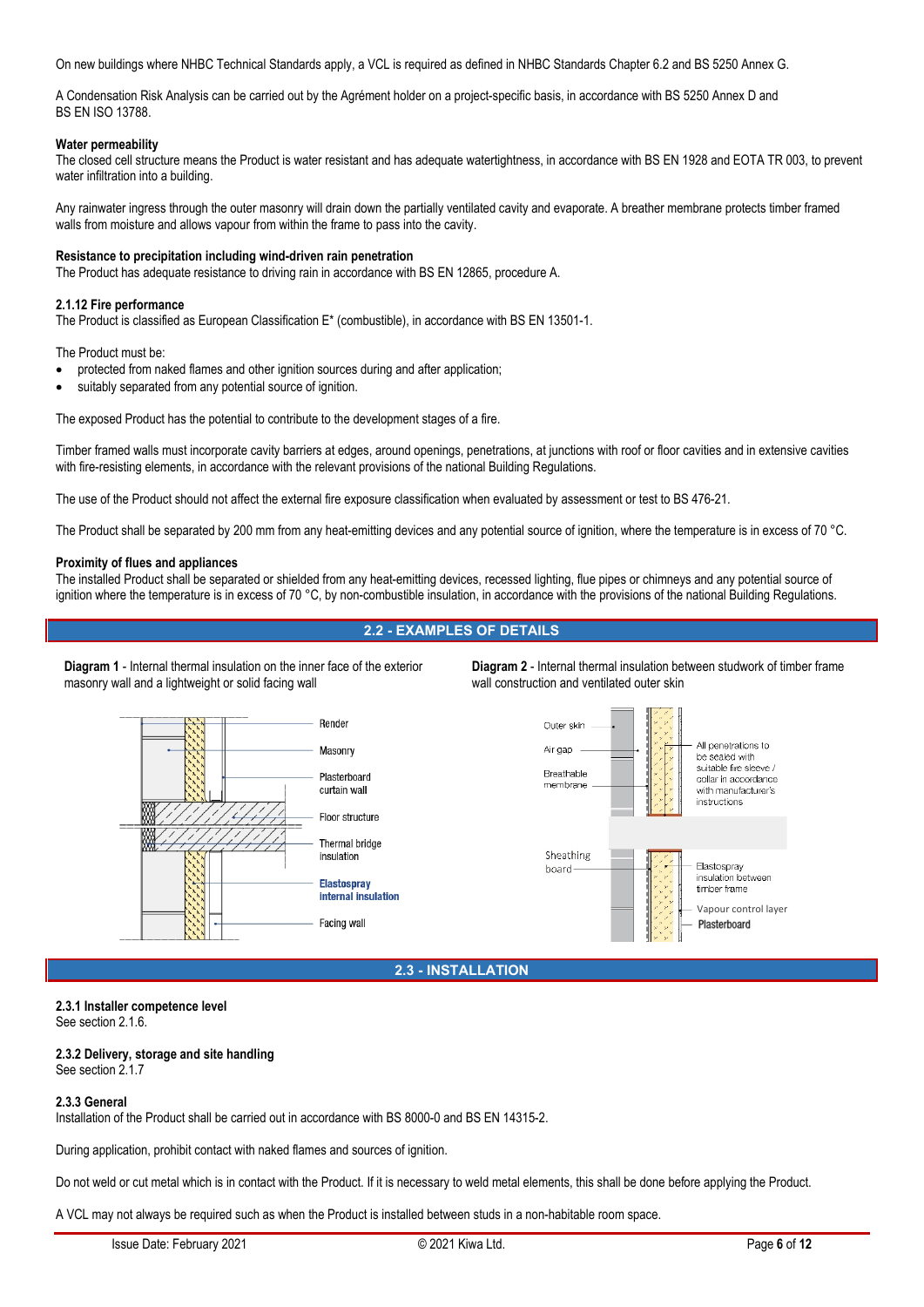Application of the Product may produce a build-up of harmful vapours. Installers must wear personal protection equipment (PPE) when working with the Product including nitrile gloves, disposable overalls and full-face mask (with A2P3 filters) air-fed from NIOSH-approved pumping equipment.

Some vapours given off by Product components are heavier than air and will naturally move to lower parts of the building compartment. These areas should be suitably ventilated. In certain conditions (e.g. application in a confined space) the use of extractor fans is recommended. Ensure proper ventilation in the work area.

Protective covers must be placed over water tanks to prevent contamination with overspray during application and should not be removed for 24 hours.

The moisture content of the surfaces of porous materials should not exceed 20 % before application commences. Non-porous surfaces must be dry and free from condensation.

The ambient air/substrate temperature shall be between 5 °C and 30 °C. An infrared or contact thermometer can be used for checking surface temperature.

The relative humidity of the air in the workplace must be less than 85 % to minimise the risk of surface condensation. Care should be taken to ensure that ingress of moisture vapour from the rest of the dwelling space is restricted.

The spraying machine must be specially designed to mix and apply the Product via a spray gun. The Product is applied with volumetric displacement pumps with fixed mixing ratio 100:100 by volume. The ratio will be controlled prior to each application by measuring the flow rates of the two Product components before they pass through the mixer in the spraying machine. The value must not differ from 5 % by mass to the indicated value.

The Product components must not be used when their temperature is below 10 °C. Optimum temperatures for processing the Product components shall be between 18 °C and 22 °C.

The spraying machine shall have a temperature controller in the pre-heaters and in the hoses. The working temperature shall be set between 40 °C and 55 °C depending on the ambient temperature conditions.

Due to the short reaction time, application can be performed without resulting in sagging. The Product hardens quickly, although it will not be completely cured until approximately 24 hours have passed.

Care should be taken to minimise the degree of overspray generated whilst applying.

The total applied Product thickness will depend on the required U-value.

The Product must not make contact with heat-emitting flue pipes, appliances and chimneys etc. If hot work is to take place near the Product, it must be cut back by 1 m and protected by heat blankets.

Use wind screens if applying from outside when the wind speed is over 17 miles per hour.

Self-verification quality control checks provided for in BS EN 14315-2 shall be carried out by the installer in respect of core density, appearance and thickness.

All the timber studwork void from the ground level to the roof or above and below any horizontal cavity barrier between adjacent properties should be filled.

### **2.3.4 Preparation**

The following works shall be undertaken before the installation of the Product:

- the substrates must be clean, dry and free from dirt, dust, grease, oils and loose particles/torching;
- metallic construction elements i.e. nails, ties etc. must be free of rust or oil;
- a small adhesion test should be made to the substrate to guarantee good bonding, especially on metal surfaces. This will determine if a primer is required for maximum adhesion;
- make any necessary repairs such as replacing damp or damaged window or door frame timbers;
- repair any damaged gutters and flashings;
- any timber treatment carried out;
- make walls weathertight before application of the Product;
- sleeve or close air vents to prevent blockage by the insulant;
- cover front faces of surfaces not to be treated, e.g. exposed studs;
- cover services, e.g. electrical cables, and pipes;
- isolate heat-emitting pipes, flues, etc. by applying non-combustible thermal insulation around them;
- access to services, task lighting, safety and breathing equipment and ventilation facility (if required) should be positioned in the compartment to be treated prior to application.

## **2.3.5 Outline procedure**

## **Initial set-up**

- 1. set the appropriate temperature and pressure parameters to guarantee the mixing quality of the Product and select a suitable application nozzle;
- 2. carry out quality control tests to check for a round application pattern, sticky patches, light or dark patches/streaks, no voids, consistent colour, appearance and reaction profile - cream time, gel time, tack-free time and free rise density, using test methods in accordance with BS EN 14315-1 Annex E;
- 3. interlaminar adhesion shall be checked on a two-layer application sample;
- 4. check the density of the Product is in accordance with Agrément holder's recommendations.

The key sequence for installation is:

- 1. apply the Product in sections, starting at the bottom and working upwards towards the ceiling, applying in a horizontal direction from right to left and from left to right, continuously onto a surface in a flash coat/primer using a quick pass;
- 2. once this layer is cured (dry to the touch), a second layer (20-25 mm thick) is applied to give a maximum total thickness of 25 mm;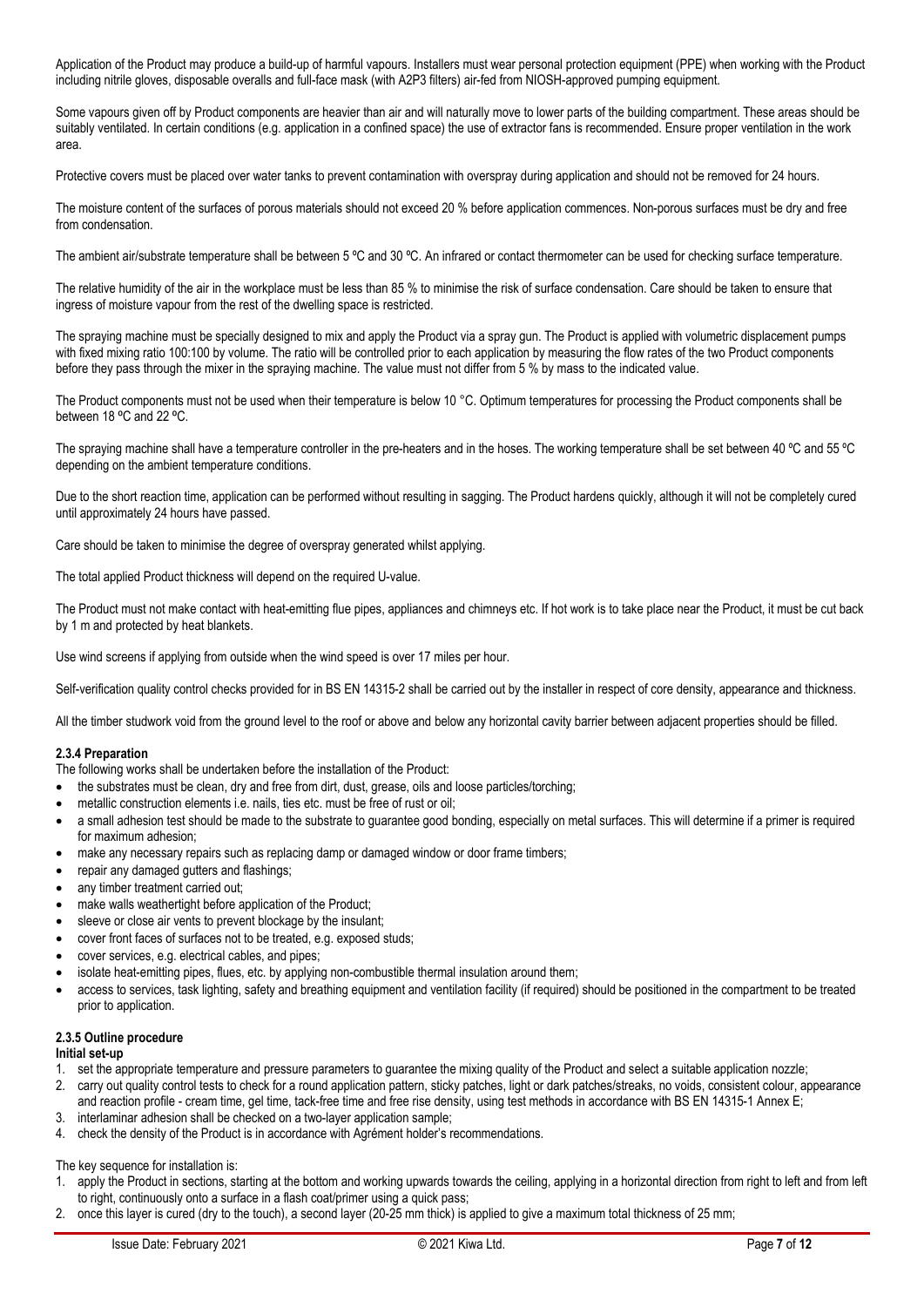- 3. when the previous layer has cured (dry to the touch), apply additional layers of maximum thickness of 40 mm;
- 4. additional layers should be applied within 10 minutes of the previous layer to achieve the design thickness (not exceeding 400 mm);
- 5. once cured and cold, the Product can be trimmed flat using a handsaw if required.

#### **Timber framed walls**

For a greater thickness of Product, apply the Product to the depth of the studs. Cross-battens are then mechanically fixed to the studs. The battens shall be of sufficient width and spacing (up to 600 mm) to provide adequate support to which the wall lining board can be mechanically fixed. Resume filling in layers with a maximum thickness of 20 mm.

#### **Solid masonry walls**

When applying the Product to substrates without studwork elements avoid applying material in passes wider than 600 mm. Initially, create substitute studwork at 600 mm centres with vertical passes of the Product; then fill the artificially created bays in between to the required depth. Apply the Product in passes to achieve the required depth of foam.

Alternatively, the Product can be applied to dry masonry surfaces between timber/metal studs fitted at 600 mm centres, standing off the wall by at least 25 mm to reduce thermal bridging through the studs. Light gauge metal studs, and unrestrained timber studs should be 'stitched' to the wall with foam or off-set brackets to minimize the risk of distortion when the bulk of the Product expands.

Vertical studs are fitted with additional battens used around openings and to support heavy horizontal items.

The Product can then be applied to the wall and between the studs to the required depth and to window reveals to avoid thermal bridging.

### **2.3.6 Finishing**

The following finishing is required on completion of the installation:

- the Product shall be cured and cold prior to undertaking any finishing work;
- in habitable rooms, the Product shall be covered by a VCL and plasterboard lining, with all joints taped, sealed and supported by studs, noggins or battens;
- in non-habitable room spaces where the Product is left exposed, prominent 'fire warning' labels shall be placed in treated areas.

## **2.4 - INDEPENDENTLY ASSESSED PRODUCT CHARACTERISTICS**

## **2.4.1 Thermal performance**

| <b>Test</b>                                                                                                 | Result                                                               |
|-------------------------------------------------------------------------------------------------------------|----------------------------------------------------------------------|
|                                                                                                             | $0.027$ W/mK* for < 80 mm thickness                                  |
| Declared aged thermal conductivity $(\lambda_D)$ , in accordance with BS EN 14315-1 Annex C and BS EN 12667 | 0.026 W/mK* for 80 < 120 mm thickness                                |
|                                                                                                             | $0.025$ W/mK* for > 120 mm thickness <sup><math>\hat{ }</math></sup> |

^ the maximum thickness of the Product must not exceed 400 mm

### **2.4.2 Moisture control**

| Test                                                 |                                                                                                                                                                                                                                                                                                | Result                                                                           |  |
|------------------------------------------------------|------------------------------------------------------------------------------------------------------------------------------------------------------------------------------------------------------------------------------------------------------------------------------------------------|----------------------------------------------------------------------------------|--|
| Cell structure                                       | Open and closed cell volume %, in accordance with BS EN 14315-1 and<br><b>BS EN ISO 4590</b>                                                                                                                                                                                                   | mean 90 % closed cell content, Class CCC4                                        |  |
| Water vapour                                         | Water vapour transmission diffusion resistance factor $\mu$ , in accordance with<br>BS EN 14315-1 and BS EN 12086 Method A                                                                                                                                                                     | mean 74 for 50 mm thickness                                                      |  |
| transmission                                         | Water vapour resistivity, in accordance with BS EN 12086                                                                                                                                                                                                                                       | mean 325 MNs/gm                                                                  |  |
|                                                      | Water vapour permeability, in accordance with BS EN 12086                                                                                                                                                                                                                                      | mean $0.7519$ mg/(mhPa)                                                          |  |
| Water permeability                                   | Long-term water absorption by total immersion test, in accordance with<br>BS EN 12087 Method 2B                                                                                                                                                                                                | $< 2 \%$                                                                         |  |
|                                                      | Long-term water absorption by partial immersion, in accordance with<br>BS EN 12087 Method 1B                                                                                                                                                                                                   | $< 0.20$ kg/m <sup>2</sup>                                                       |  |
|                                                      | Short-term water absorption by 24 hour partial immersion, in accordance with<br>BS EN 14315-1 and BS EN 1609 Method B                                                                                                                                                                          | < $0.10 \text{ kg/m}^2$ (mean 0.07 kg/m <sup>2</sup> for 50 mm<br>thickness)     |  |
|                                                      | Partial immersion of the foam core                                                                                                                                                                                                                                                             | mean $0.15$ kg/m <sup>2</sup>                                                    |  |
|                                                      | Partial immersion of the outer skin                                                                                                                                                                                                                                                            | mean $0.08$ kg/m <sup>2</sup>                                                    |  |
|                                                      | Permeability to water (at 60 kPa (6 m column of water) or 0.6 bar), in accordance<br>with BS EN 1928 Methods A and B                                                                                                                                                                           | watertight                                                                       |  |
|                                                      | Watertightness (water pressure at 60 kPa (6 m column of water) or 0.6 bar for<br>24 hours), in accordance with EOTA TR 003                                                                                                                                                                     | watertight                                                                       |  |
| Watertightness of<br>the wall façade<br>construction | Hygrothermal conditioning test (30-year weathering and UV) and resistance to<br>driving rainwater under pulsating variable air pressure, in accordance with<br>BS EN 12865 procedure A, on exposed external brick wall facade with its inner<br>face covered by a 34 mm thick layer of Product | test stopped at the maximum pressure 1800 Pa<br>without any penetration of water |  |

#### **2.4.3 Fire performance**

| <b>Test</b>                                                                                    | Result                                           |  |
|------------------------------------------------------------------------------------------------|--------------------------------------------------|--|
| Ignitibility, in accordance with BS EN 13238 and BS EN ISO 11925-2                             | flame propagation $\leq$ 15 cm flame propagation |  |
|                                                                                                | height in 20 s, no paper inflammation - pass     |  |
| Continuous glowing combustion (smouldering), in accordance with to BS EN 13238 and BS EN 16733 | the Product does not show propensity for         |  |
|                                                                                                | continuous smouldering combustion - pass         |  |
| Reaction to fire performance classification, in accordance with BS EN 13501-1                  | $E^*$ (combustible)                              |  |
| Durability of reaction to fire against ageing/degradation, in accordance with BS EN 14315-1    | reaction to fire does not decrease with time     |  |

The REACH Statement for the Product in respect of dangerous substances confirms no flame retardants or biocides are present.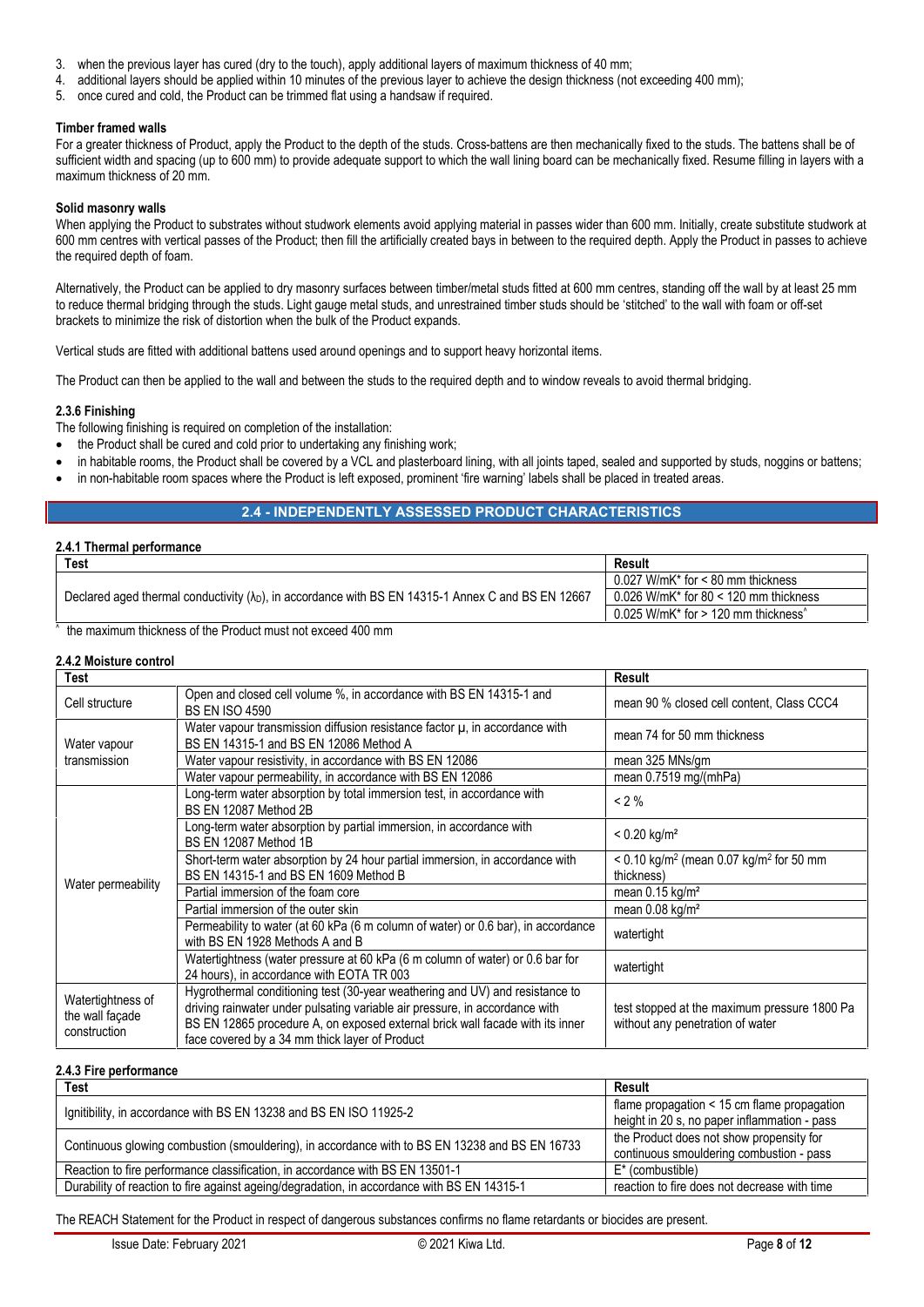Ancillary items detailed in this section may be used in conjunction with the Product but fall outside the scope the Agrément, include:

- spray machinery including plural component proportioner (double acting positive displacement piston metering pumps), transfer pumps, primary heaters and heated hose fitted with spray gun application equipment;
- Type HR non-breathable membrane and Type LR breather membrane;
- VCL;
- plastic ventilation sleeves/trunking;
- plasterboard lining.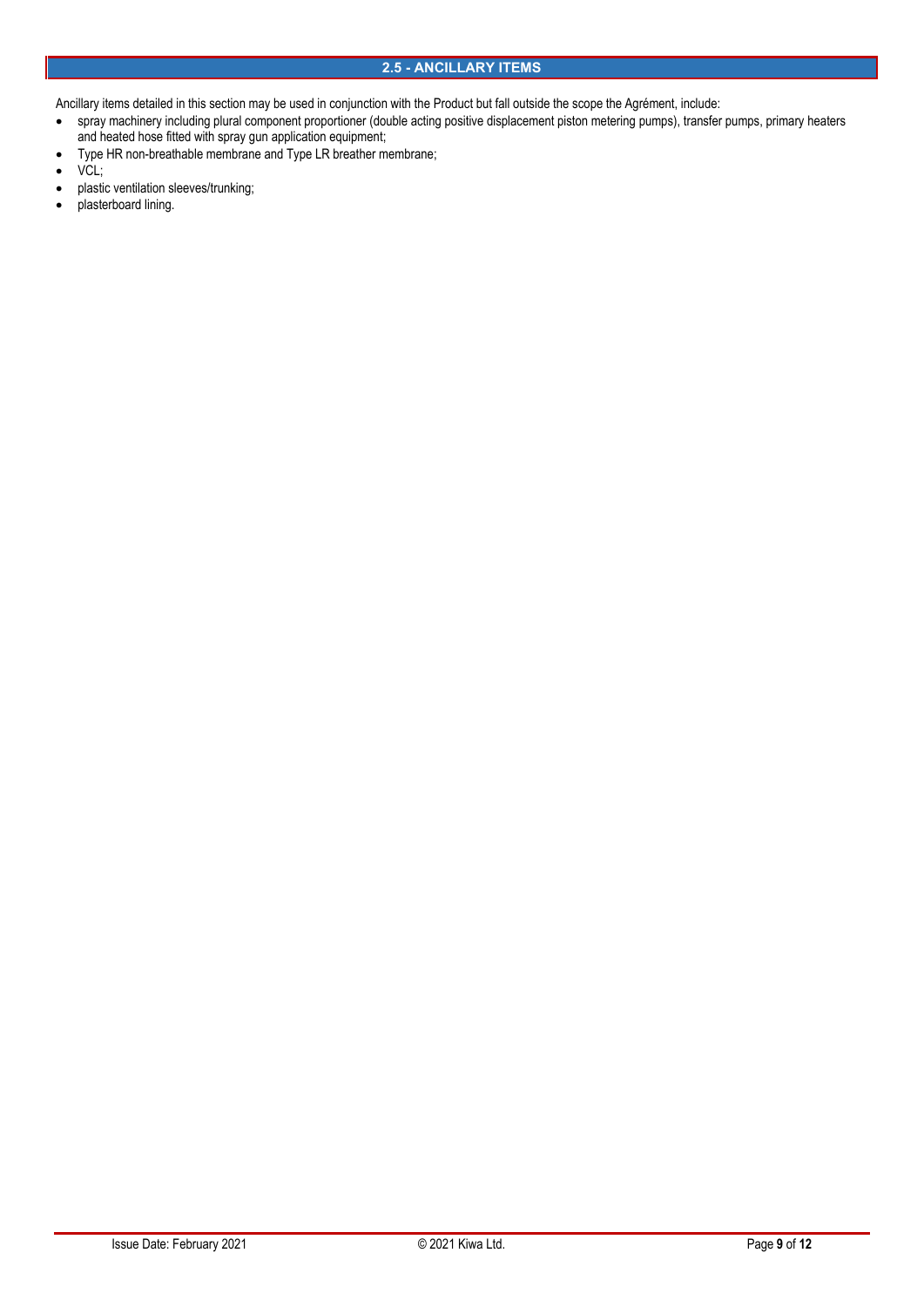## **CHAPTER 3 - CDM, NATIONAL BUILDING REGULATIONS AND THIRD-PARTY ACCEPTANCE**

**3.1 - THE CONSTRUCTION (DESIGN AND MANAGEMENT) REGULATIONS 2015 AND THE CONSTRUCTION (DESIGN AND MANAGEMENT) REGULATIONS (NORTHERN IRELAND) 2016**

Information in this Agrément may assist the client, Principal Designer/CDM co-ordinator, designer and contractors to address their obligations under these Regulations.

## **3.2 - NATIONAL BUILDING REGULATIONS**

In the opinion of Kiwa Ltd., the Product, if installed and used in accordance with Chapter 2 of this Agrément, can satisfy or contribute to satisfying the relevant requirements of the following national Building Regulations.

## **3.2.1 - ENGLAND**

## **REQUIREMENTS: THE BUILDING REGULATIONS 2010 AND SUBSEQUENT AMENDMENTS**

- C2(b) Resistance to moisture a wall incorporating the Product can adequately protect a building from precipitation
- C2(c) Resistance to moisture a wall incorporating the Product can adequately protect a building from interstitial and surface condensation
- J4 Protection of building the Product can be separated from hot appliances and surfaces to prevent a building catching fire
- L1(a)(i) Conservation of fuel and power the Product can limit heat gains and losses through a wall
- Regulation 7(1) Materials and workmanship the Product is manufactured from suitably safe and durable materials for the application and can be installed to give a satisfactory performance
- Regulation 23(1) Requirements relating to thermal elements the Product can contribute to a roof complying with the requirements of L1(a)(i)
- Regulation 26 CO<sub>2</sub> Emission rates for new buildings the Product can contribute to a building to not exceed its CO<sub>2</sub> emission rate
- Regulation 26A Fabric energy efficiency rates (new buildings) the Product can contribute to satisfying this Requirement

#### **3.2.2 - WALES REQUIREMENTS: THE BUILDING REGULATIONS 2010 AND SUBSEQUENT AMENDMENTS**

- C2(b) Resistance to moisture the Product can adequately protect the building from precipitation
- C2(c) Resistance to moisture a wall incorporating the Product can adequately protect a building from interstitial and surface condensation
- J4 Protection of building the Product can be separated from hot appliances and surfaces to prevent a building catching fire
- L1(a)(i) Conservation of fuel and power the Product can limit heat gains and losses through a wall
- Regulation 7(1) Materials and workmanship the Product is manufactured from suitably safe and durable materials for the application and can be installed to give a satisfactory performance
- Regulation 23(1) Requirements relating to thermal elements the Product can contribute to a roof complying with the requirements of L1(a)(i)
- Regulation 26 CO<sub>2</sub> Emission rates for new buildings the Product can contribute to a building to not exceed its CO<sub>2</sub> emission rate
- Regulation 26A Primary energy consumption rates for new buildings the Product can contribute to satisfying this Regulation
- Regulation 26B Fabric performance values for new dwellings the Product can contribute to satisfying this Requirement

## **3.2.3 - SCOTLAND**

## **REQUIREMENTS: THE BUILDING (SCOTLAND) REGULATIONS 2004 AND SUBSEQUENT AMENDMENTS**

- **3.2.3.1 Regulation 8(1)(2) Durability, workmanship and fitness of materials**
- The Product is manufactured from acceptable materials and is adequately resistant to deterioration and wear under normal service conditions, provided it is installed in accordance with the requirements of this Agrément
- **3.2.3.2 Regulation 9 Building Standards - Construction**
- 3.10 Precipitation the Product can adequately protect the building from precipitation penetrating to the inner face of a building
- 3.15 Condensation a wall incorporating the Product can protect a building from moisture caused by surface or interstitial condensation
- 3.19 Combustion appliances relationship to combustible materials the Product can be separated from fixed combustion appliances to prevent damage to a building
- 6.1(b) Carbon dioxide emissions the Product will contribute to energy conservation of a building
- 6.2 Building insulation envelope the Product will contribute to the insulation envelope to resist thermal transfer
- 7.1(a)(b) Statement of sustainability the Product can contribute to satisfying the relevant Requirements of Regulation 9, Sections 1 to 6, and therefore will contribute to a construction meeting a bronze level of sustainability as defined in this Standard; in addition, the Product can contribute to a construction meeting a higher level of sustainability as defined in this Standard

**3.2.3.3 Regulation 12 Building Standards - Conversions**

 All comments given under Regulation 9 also apply to this Regulation, with reference to Schedule 6 of The Building (Scotland) Regulations 2004 and subsequent amendments, clause 0.12 of the Technical Handbook (Domestic)

# **3.2.4 - NORTHERN IRELAND**

## **REQUIREMENTS: THE BUILDING REGULATIONS (NORTHERN IRELAND) 2012 AND SUBSEQUENT AMENDMENTS**

- 23(a)(b) Fitness of materials and workmanship the Product is suitable and can be adequately mixed, prepared and applied
- 28 Resistance to moisture and weather the Product can protect a building from the passage of moisture from the weather
- 29 Condensation a wall incorporating the Product can adequately protect a building from moisture in the form of interstitial condensation
- 39(a)(i) Conservation measures the Product will limit heat gains and losses through a wall
- 40(2) Target carbon dioxide emission rate the Product will contribute to a building to not exceed its target CO<sub>2</sub> emission rate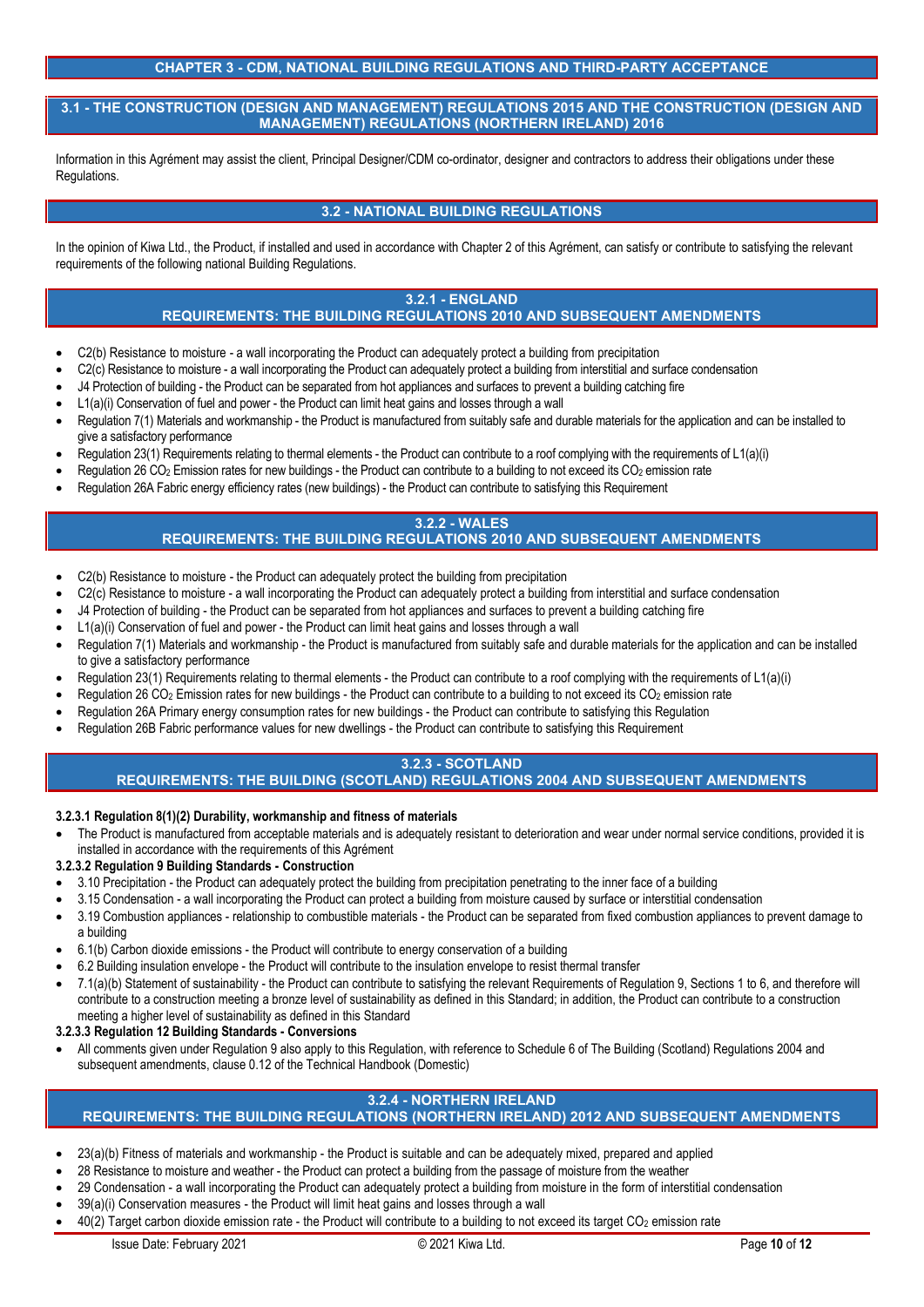• 73(1)(b) Protection of people and buildings - the Product can be separated from combustion appliances, flue-pipes, flues or chimneys to prevent damage to a building by heat or fire

#### **3.2.5 - IRELAND REQUIREMENTS: BUILDING REGULATIONS 1997 AND SUBSEQUENT AMENDMENTS**

In order to demonstrate compliance with Irish Building Regulations this BDA Agrément® certifies that the Product complies with the requirements of a recognised document and indicates it is suitable for its intended purpose and use.

- C4 Resistance to weather and ground moisture the Product can enable a building to prevent the passage of moisture to the inside of the building
- D1 Materials and workmanship the Product is manufactured from suitably safe and durable materials for the application and can be installed to give a satisfactory performance
- J3 Protection of building the Product can be separated from heat producing appliances, flue pipes or chimneys to prevent a building catching fire
- L1 Conservation of Fuel and Energy the Product can enable a building to conserve energy and limit CO<sub>2</sub> emissions

## **3.3 - THIRD-PARTY ACCEPTANCE**

**NHBC** - In the opinion of Kiwa Ltd., the Product, if installed, used and maintained in accordance with this Agrément, can satisfy or contribute to satisfying the relevant requirements in relation to NHBC Standards, Chapters 6.1 External masonry walls and 6.2 External timber framed walls.